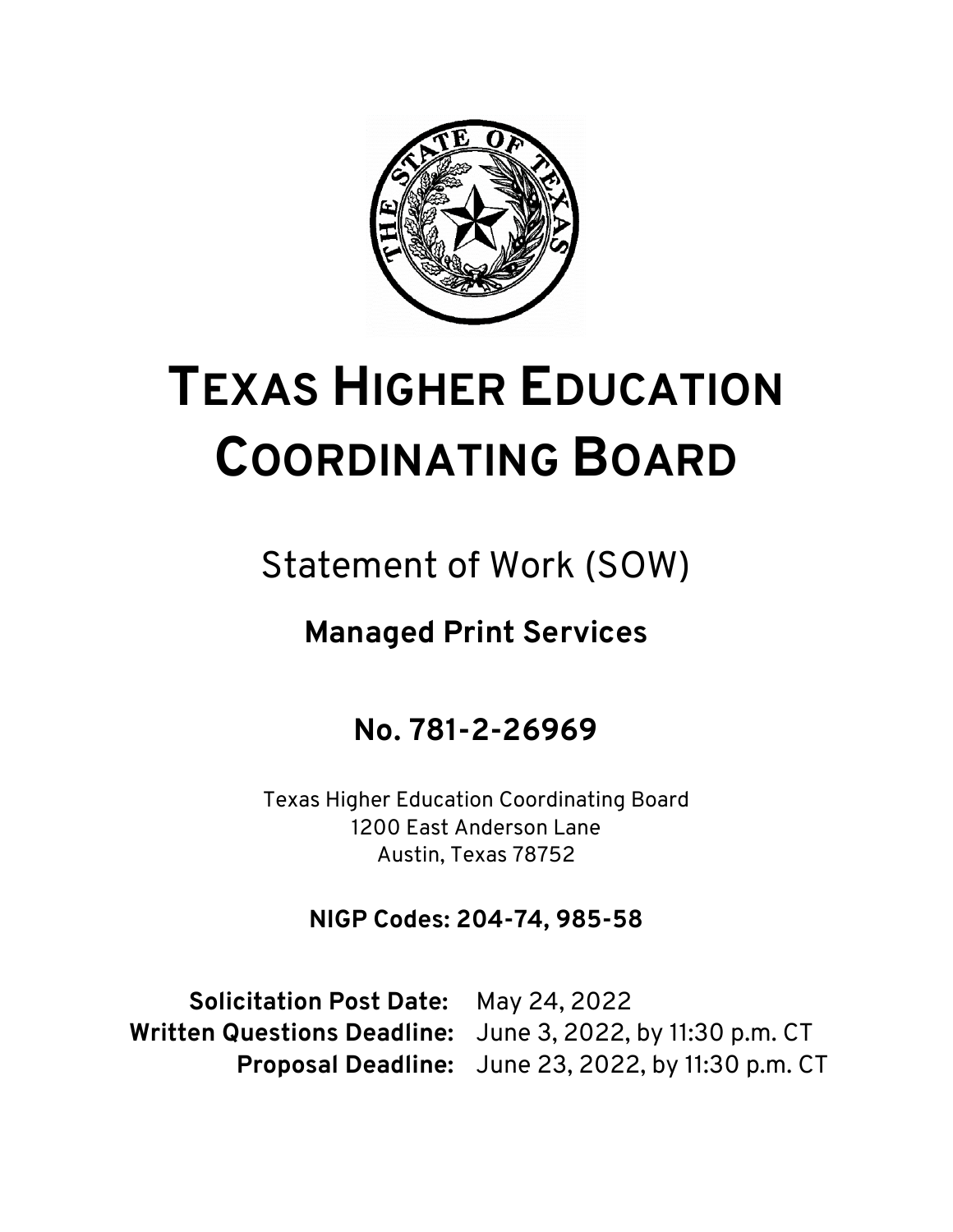#### **Table of Contents**

| 1. |     |       |                                                    |  |  |  |
|----|-----|-------|----------------------------------------------------|--|--|--|
| 2. |     |       |                                                    |  |  |  |
|    | 2.1 |       |                                                    |  |  |  |
|    | 2.2 |       |                                                    |  |  |  |
|    |     | 2.2.1 | Active Department of Information Resources Vendor1 |  |  |  |
|    |     | 2.2.2 |                                                    |  |  |  |
|    |     | 2.2.3 |                                                    |  |  |  |
| 3. |     |       |                                                    |  |  |  |
|    | 3.1 |       |                                                    |  |  |  |
|    | 3.2 |       |                                                    |  |  |  |
|    | 3.3 |       |                                                    |  |  |  |
| 4. |     |       |                                                    |  |  |  |
|    | 4.1 |       |                                                    |  |  |  |
|    | 4.2 |       |                                                    |  |  |  |
| 5. |     |       |                                                    |  |  |  |
|    | 5.1 |       |                                                    |  |  |  |
|    | 5.2 |       |                                                    |  |  |  |
|    | 5.3 |       |                                                    |  |  |  |
|    | 5.4 |       |                                                    |  |  |  |
| 6. |     |       |                                                    |  |  |  |
| 7. |     |       |                                                    |  |  |  |
|    | 7.1 |       |                                                    |  |  |  |
|    | 7.2 |       |                                                    |  |  |  |
|    | 7.3 |       |                                                    |  |  |  |
|    | 7.4 |       |                                                    |  |  |  |
|    | 7.5 |       |                                                    |  |  |  |
|    | 7.6 |       |                                                    |  |  |  |
| 8. |     |       |                                                    |  |  |  |
|    | 8.1 |       |                                                    |  |  |  |
|    | 8.2 |       |                                                    |  |  |  |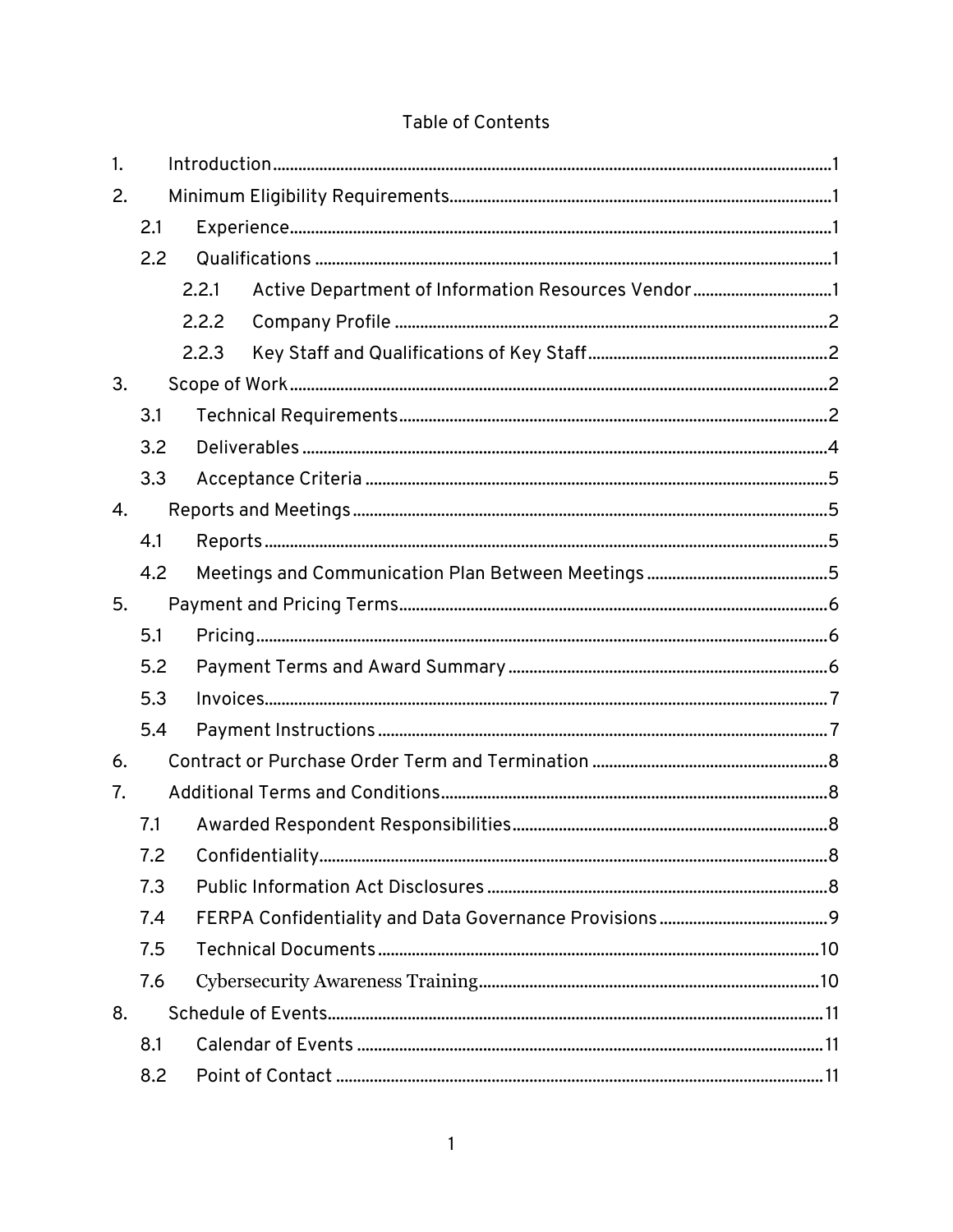| 9. |     |  |  |  |
|----|-----|--|--|--|
|    |     |  |  |  |
|    | 9.2 |  |  |  |
|    |     |  |  |  |
|    |     |  |  |  |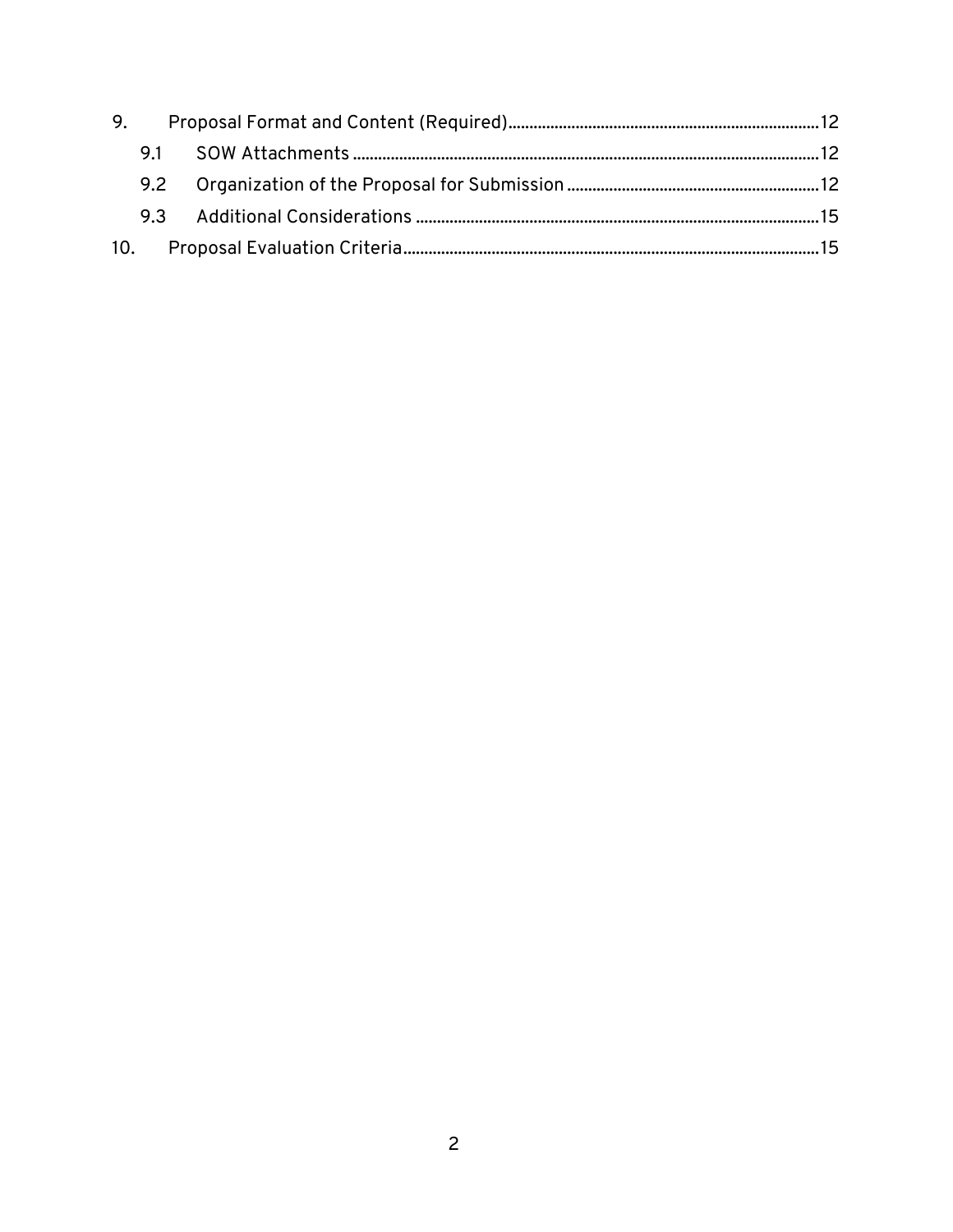#### <span id="page-3-0"></span>**1. Introduction**

The Texas Higher Education Coordinating Board (THECB) is a state agency that provides leadership and coordination for Texas higher education.

THECB seeks a Respondent to provide managed print services from its business class line of products to replace the existing managed print service contract that expires August 31, 2022. The new managed print service must be in place, tested, and ready to support the agency's operational needs no later than September 16, 2022.

THECB requires ten (10) color multi-function network printers. The solution is to include all equipment, toner, preventative maintenance (parts and labor), and remote and onsite support for the term of the contract for the efficient management and operation of office printing, scanning, and faxing needs throughout the THECB offices.

THECB is scheduled to move to a new building in the Capitol Complex in fiscal year 2023 (September 1, 2022-August 31, 2023). We are seeking a Respondent who will review our existing solution and provide recommendations on cost savings and improved efficiency. Respondent should offer flexibility and business continuity options in this new potentially multi-year contract to ensure a smooth transition for the agency's workforce from the current physical location to the new office building.

#### <span id="page-3-1"></span>**2. Minimum Eligibility Requirements**

#### <span id="page-3-2"></span>**2.1 Experience**

Respondents must have a minimum of five (5) years' experience providing services like those described in Section 3. Scope of Work. An entity or company in existence for fewer than five (5) years is eligible to submit a Proposal if key personnel on the proposal team have the minimum required experience. Respondents who do not meet this requirement are not eligible for an award.

THECB encourages Historically Underutilized Businesses to compete for this award.

#### <span id="page-3-4"></span><span id="page-3-3"></span>**2.2 Qualifications**

#### **2.2.1** *Active Department of Information Resources Vendor*

Respondents responding to this Statement of Work must be an active Department of Information Resources (DIR) Vendor and must provide a copy of their current DIR contract as an attachment to their proposal. Failure to provide this information will render the Proposal nonresponsive.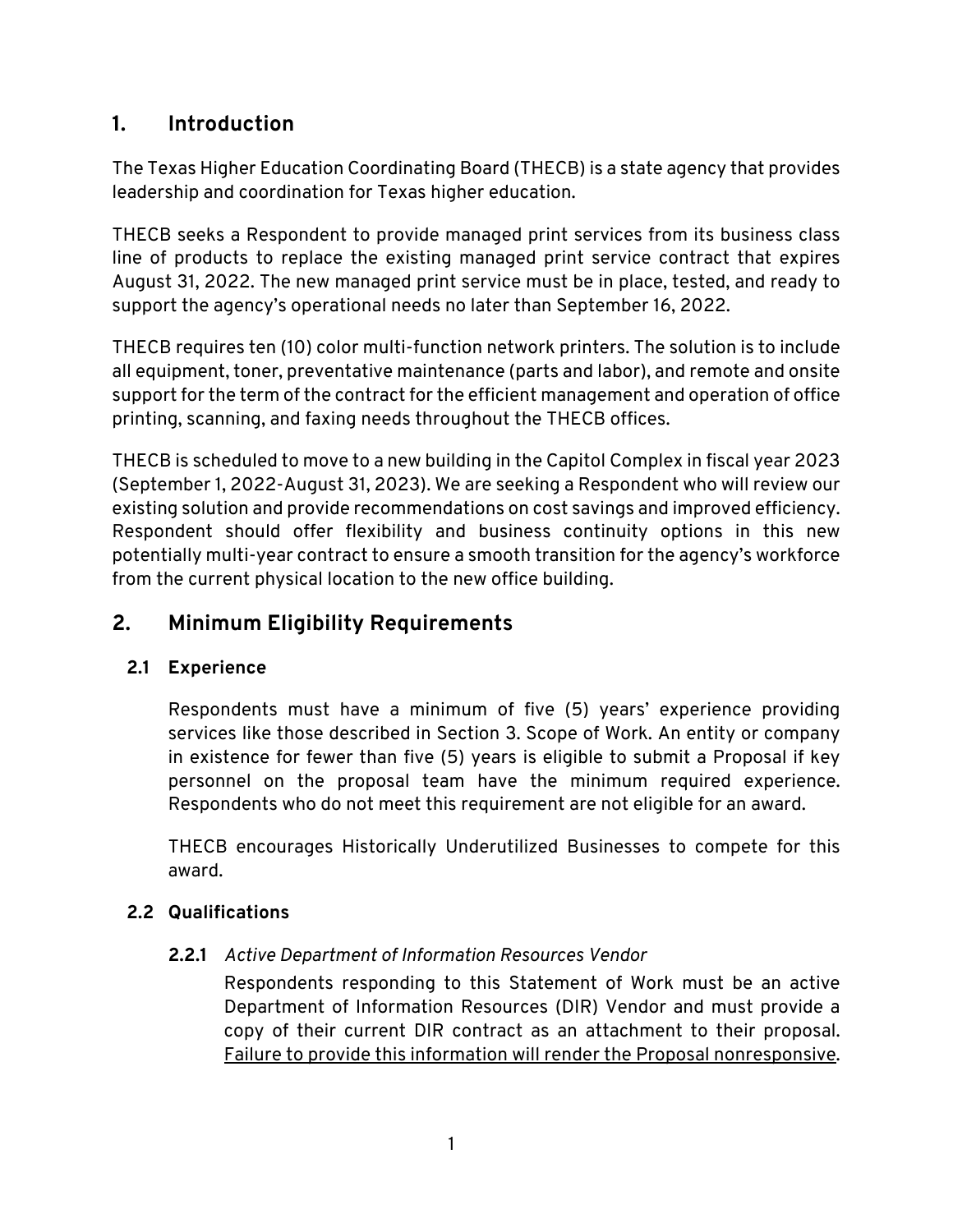#### <span id="page-4-0"></span>**2.2.2** *Company Profile*

Respondents must demonstrate their knowledge and expertise of the environment (e.g., platforms, software, applications, security, network, tools, etc.) for which work is to be performed. Respondents' employees and/or subcontractors must have the appropriate background experience to perform the work required under this Statement of Work (SOW). Respondents must submit a Company Profile that outlines their experience and expertise in the area of managed print services, including their capability to perform the required services.

The following shall be included with the Company Profile:

- Organization chart;
- Management team resumes; and
- Key personnel resumes, illustrating the qualifications of each individual to perform the services described in this SOW.

#### <span id="page-4-1"></span>**2.2.3** *Key Staff and Qualifications of Key Staff*

Respondents must provide staff who are fully knowledgeable of the work required under this SOW. Proposed key staff must have the appropriate background skills, knowledge, experience, and training. Evidence of qualifications must be included in the Company Profile.

#### <span id="page-4-2"></span>**3. Scope of Work**

#### <span id="page-4-3"></span>**3.1 Technical Requirements**

Awarded Respondent shall deliver:

- Ten (10) Standard Multi-Function Network Printers with the following capabilities
	- $\circ$  Up to 80,000 monthly page volume for all machines combined
	- o Minimum 55 ppm
	- o Color and Black and White printing
		- Collate, staple, 3-hole punch
		- USB support
	- o Copy
		- **Staple, three-hole punch**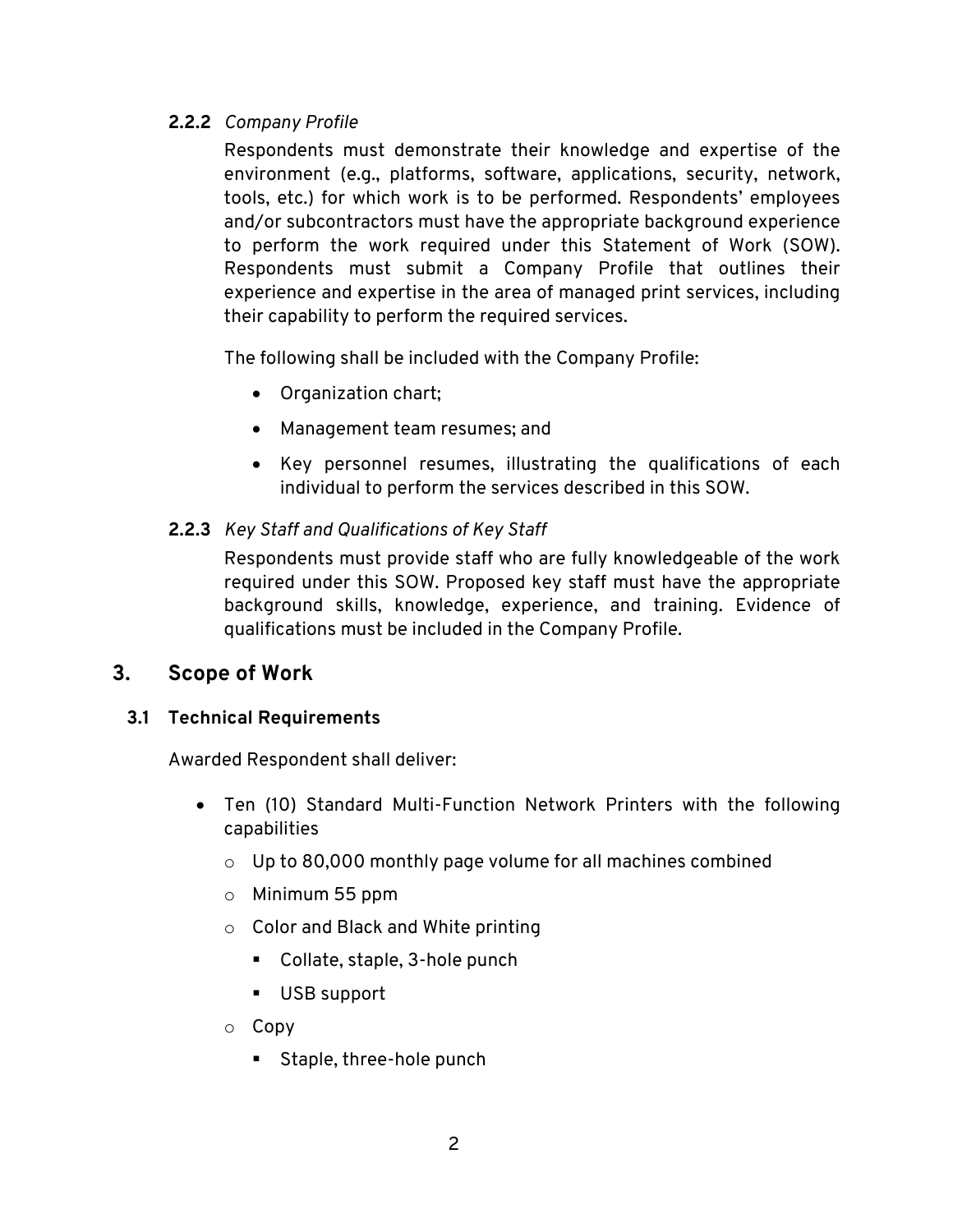- $\circ$  Touch screen and menu icons to allow users the ability to easily scan to email, folders, and/or the cloud and/or use the faxing options
- o Fax (Cloud Fax Solution preferred; s*ee* Cloud Fax Solution below)
- $\circ$  Four (4) paper trays
	- Typical US formats (envelope, letter, legal, etc.)
	- Specialty stock (Glossy, picture, check, etc.)
	- **EXEC** Labels, and other user-defined print stock
- o Wired/Wireless network
- o Job pause/Interrupt
- o All standard print driver functions should be available from the workstation when sending the print job, including:
	- paper size/type/tray selection,
	- color/greyscale selection,
	- number of copies to print,
	- **•** orientation,
	- **g** layout,
	- **•** collating,
	- fit/autofit/resize,
	- pages per sheet,
	- single sided/duplex print,
	- watermarks/overlays, and
	- any other available functions.
- $\circ$  User authentication at the device using badge access system
- $\circ$  Ability to send print jobs to a virtual queue from any network connected workstation and release job for printing on any supported printer
- o All the printers should work off of a standard 15-amp/110V outlet for the power supply
- Cloud Fax Solution
	- o Offers multiple options for sending and receiving, organizing fax workflows, and reporting
	- o API-enabled cloud fax and document automation integrations
	- o Data is secured and encrypted at every stage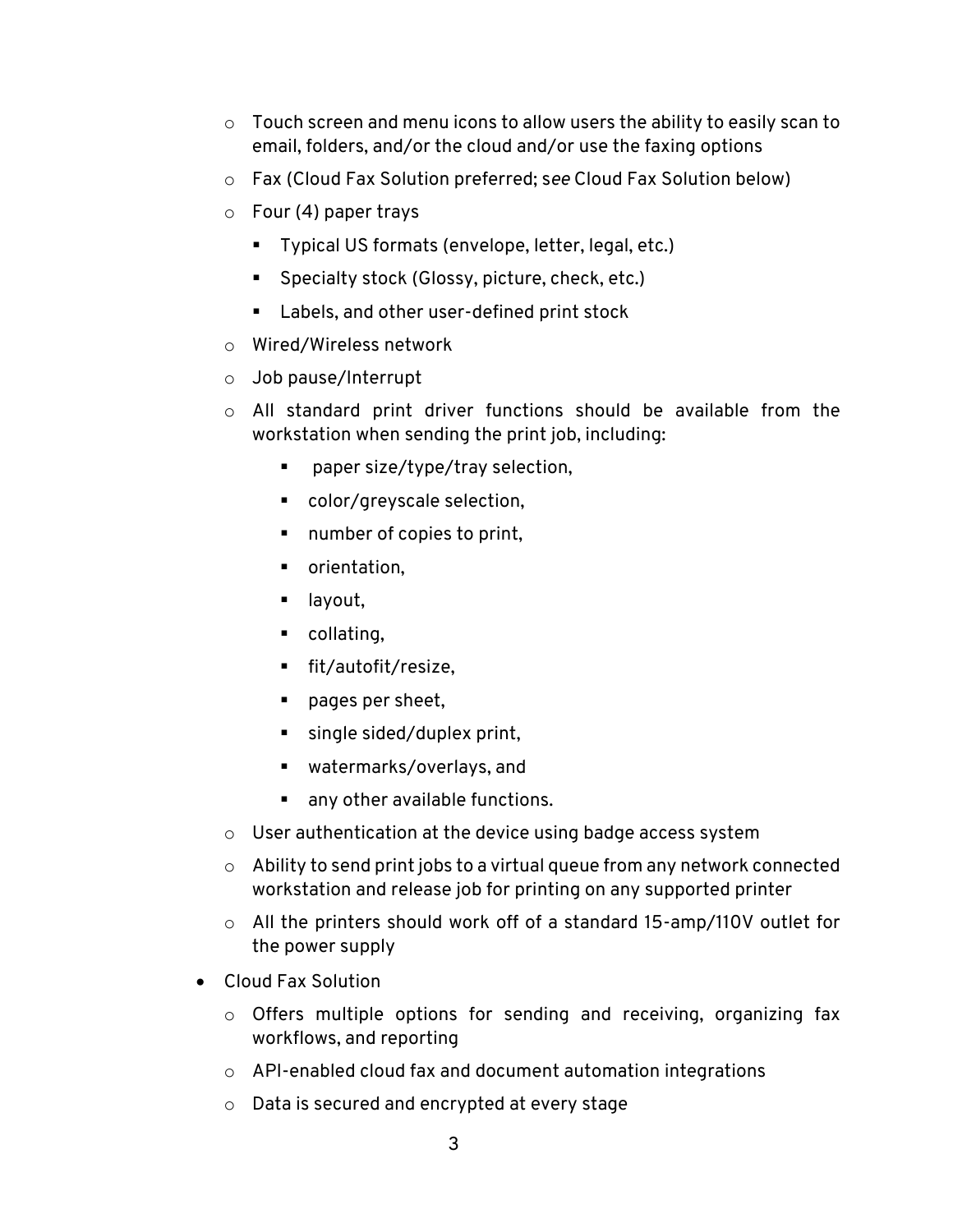THECB is interested in receiving options and strategies that it can utilize to decide how best to use current technology along with new equipment to improve the delivery of all types of output required in the office environment.

#### <span id="page-6-0"></span>**3.2 Deliverables**

Awarded Respondent will:

- a. Deliver the managed print services by September 16, 2022. The services should be in place, tested, and ready to support the agency's operational functions, using ten (10) standard multi-function network printers.
- b. Provide training on the equipment. THECB expects the machines to be easy to use by the average consumer.
- c. Provide regular maintenance and pro-active replacement of consumables:
	- Published preventative maintenance schedule for each machine; and
	- Routine/predictive failure parts/consumables to be maintained onsite.
- d. The machine should allow for job changes from the machine console as well as the PC.
- e. The machines should allow implementation and management of administrative settings (i.e., default to PIN printing, black and white printing, duplex printing, etc.).
- f. Provide tools or enable print services that provide the following capabilities:
	- **EXTER** Live Metrics, per printer and in summary, available online;
	- A log of print jobs, including username and time of print job, per printer;
	- Default color printers to black and white printing;
	- **Default printing to duplex printing;**
	- **Provide the capability to require a network logon (badge swipe) to print;** and
	- End users to be able to customize their default print options from the PC.
- g. Provide a Call Center for end user service calls and issues
- h. Provide same business day service before 4:30 p.m. on calls placed before 12:00 p.m. (noon)
- i. Provide next business day service before 12:00 p.m. (noon) on calls placed after 12:00 p.m. (noon) on the previous business day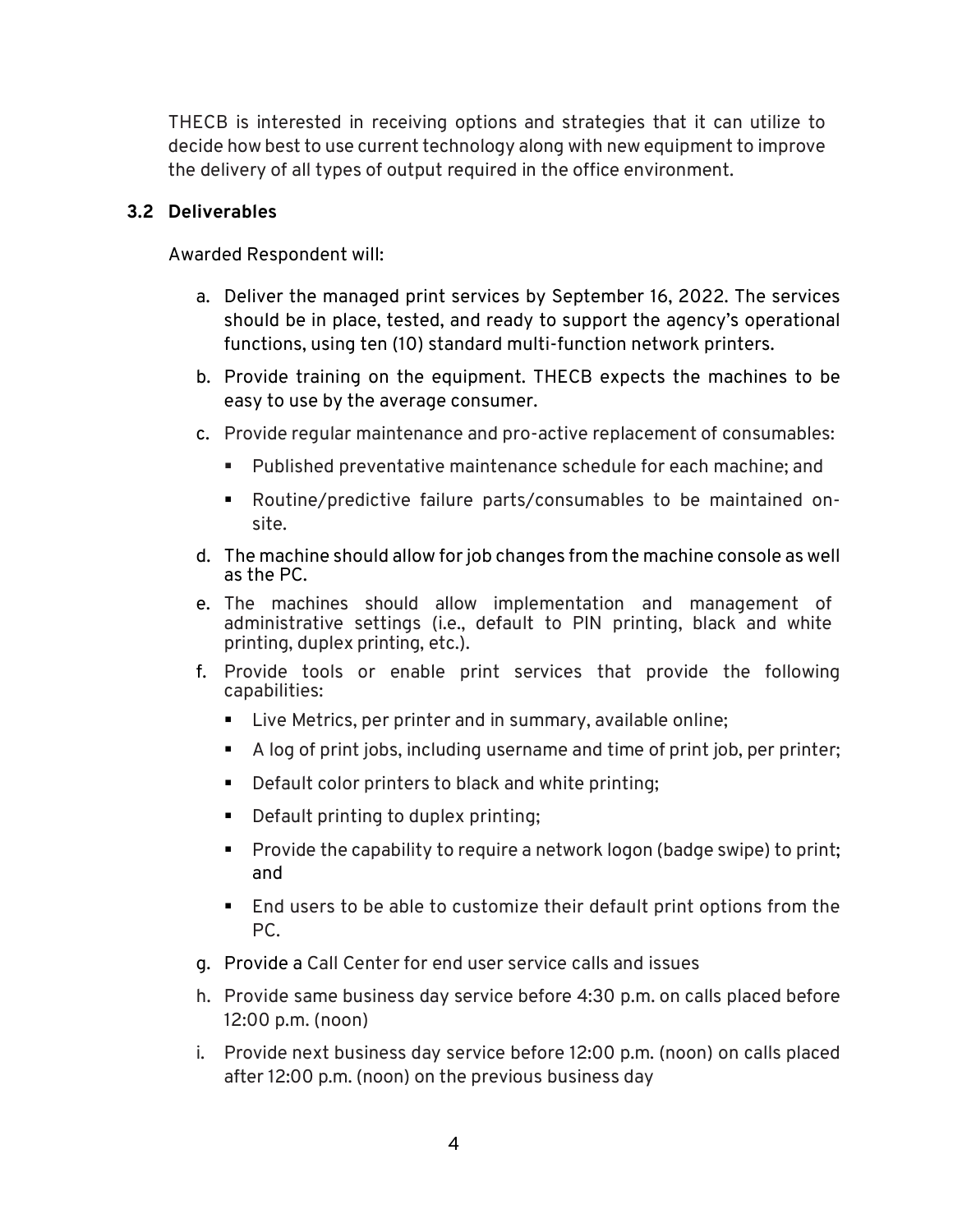- j. Repair or replace any malfunctioning machine within seventy-two (72) hours after a call for service is placed
- k. Provide account management and technical support in the Austin, Texas area
- l. Provide monthly on-site account management meeting with agency stakeholders

#### <span id="page-7-0"></span>**3.3 Acceptance Criteria**

Awarded Respondent shall comply with the following acceptance criteria:

Actionable Deliverables which successfully meet all requirements outlined in the SOW shall be provided by the specified dates. Any changes to delivery dates must have THECB's prior approval in writing.

THECB has the sole responsibility of determining the completeness of Awarded Respondent's work. THECB will complete a review of each submitted deliverable within five (5) business days from the date of receipt.

In the event THECB does not approve a Deliverable, Awarded Respondent will be notified in writing with the specific reasons. Awarded Respondent will have five (5) business days to correct the unaccepted Deliverable.

Awarded Respondent shall correct any latent defects identified after the acceptance of a Deliverable (where appropriate) at no additional charge to THECB.

#### <span id="page-7-1"></span>**4. Reports and Meetings**

#### <span id="page-7-2"></span>**4.1 Reports**

Awarded Respondent is required to provide reports in the format and manner prescribed by THECB throughout the life of the project including:

- Project plan
- Project status report
- Final list of deliverables

#### <span id="page-7-3"></span>**4.2 Meetings and Communication Plan Between Meetings**

Meetings may be scheduled via teleconference/videoconference or in-person as mutually agreed upon between THECB and Awarded Respondent. Ad hoc meetings may occur, as necessary. Awarded Respondent must maintain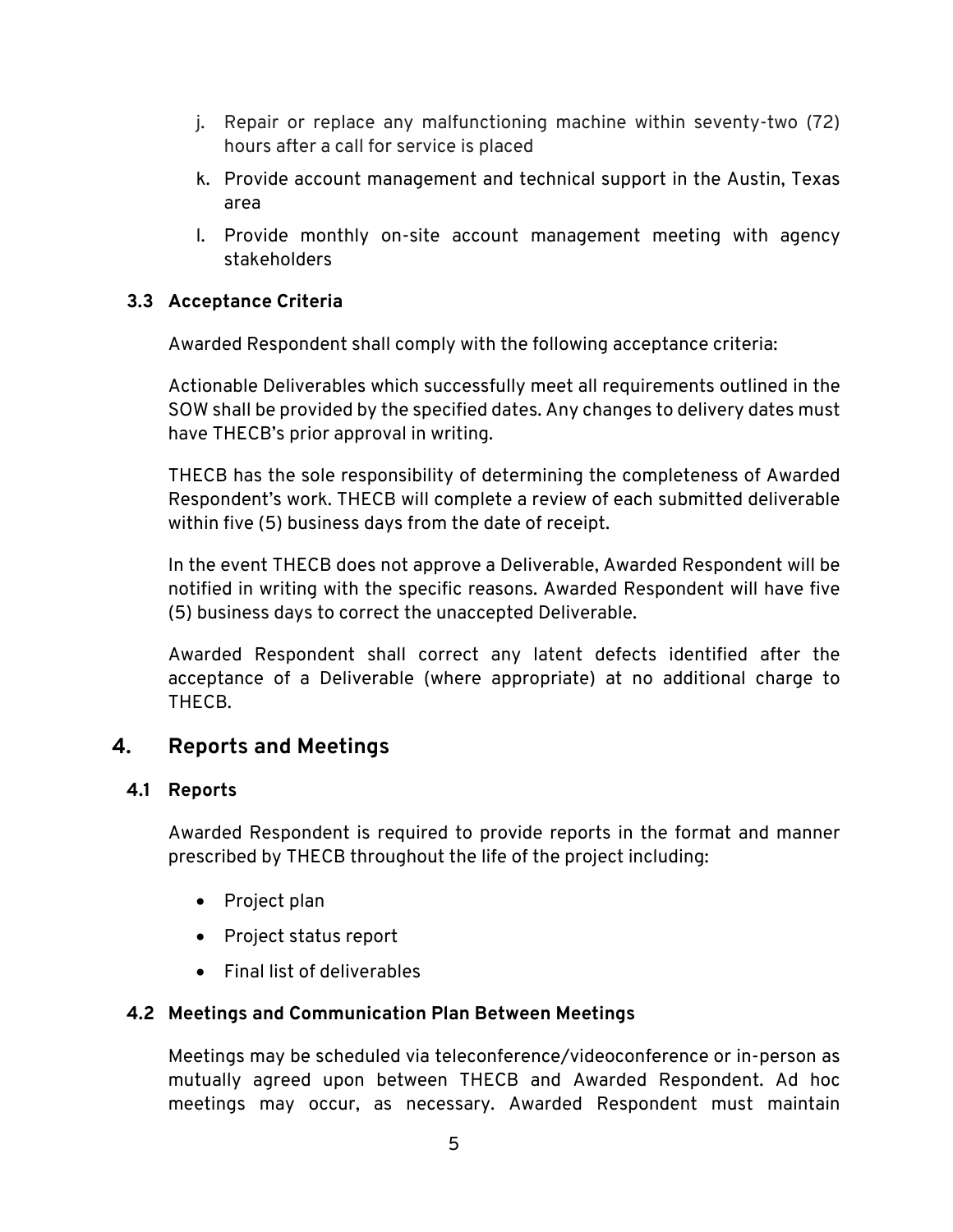communications to address issues that arise between meetings or project status reports.

#### <span id="page-8-0"></span>**5. Payment and Pricing Terms**

#### <span id="page-8-1"></span>**5.1 Pricing**

Respondent's pricing must be all-inclusive, covering all services required to provide all deliverables as described in this SOW, including travel expenses, personnel costs, and all other necessary expenses required in the performance of the Contract or Purchase Order. The pricing sheet shall include options for annual renewals up to two (2) years.

Respondent shall propose pricing based on key deliverables/milestones using the below format or similar format to describe deliverables and pricing structure. Submit this information on an Excel document in the format below.

| <b>Respondent Pricing Sheet</b> |                              |                      |  |  |  |  |  |
|---------------------------------|------------------------------|----------------------|--|--|--|--|--|
| Deliverable No.                 | Deliverable Name/Description | <b>Monthly Price</b> |  |  |  |  |  |
|                                 |                              |                      |  |  |  |  |  |

In Respondent's pricing, please note:

THECB wants the ability to add additional machines at a negotiated rate during the contract period.

THECB expects either a flat monthly fee per machine or that each machine will have a print volume threshold before any per print page charges occur. Respondent to propose most cost-effective solution for THECB.

#### <span id="page-8-2"></span>**5.2 Payment Terms and Award Summary**

Awarded Respondent will be reimbursed for deliverables completed and approved by THECB. Awarded Respondent will submit invoices to THECB that detail the itemized associated costs of the services rendered or deliverables completed.

To the extent Awarded Respondent is not a Texas state agency, THECB will make payments for services in accordance with the Texas Prompt Payment Laws, Texas Government Code §§ 2251.001-.055. If Awarded Respondent is a Texas state agency, THECB will make payments for services in accordance with the Interagency Cooperation Act, Texas Government Code §§ 771.001-.010.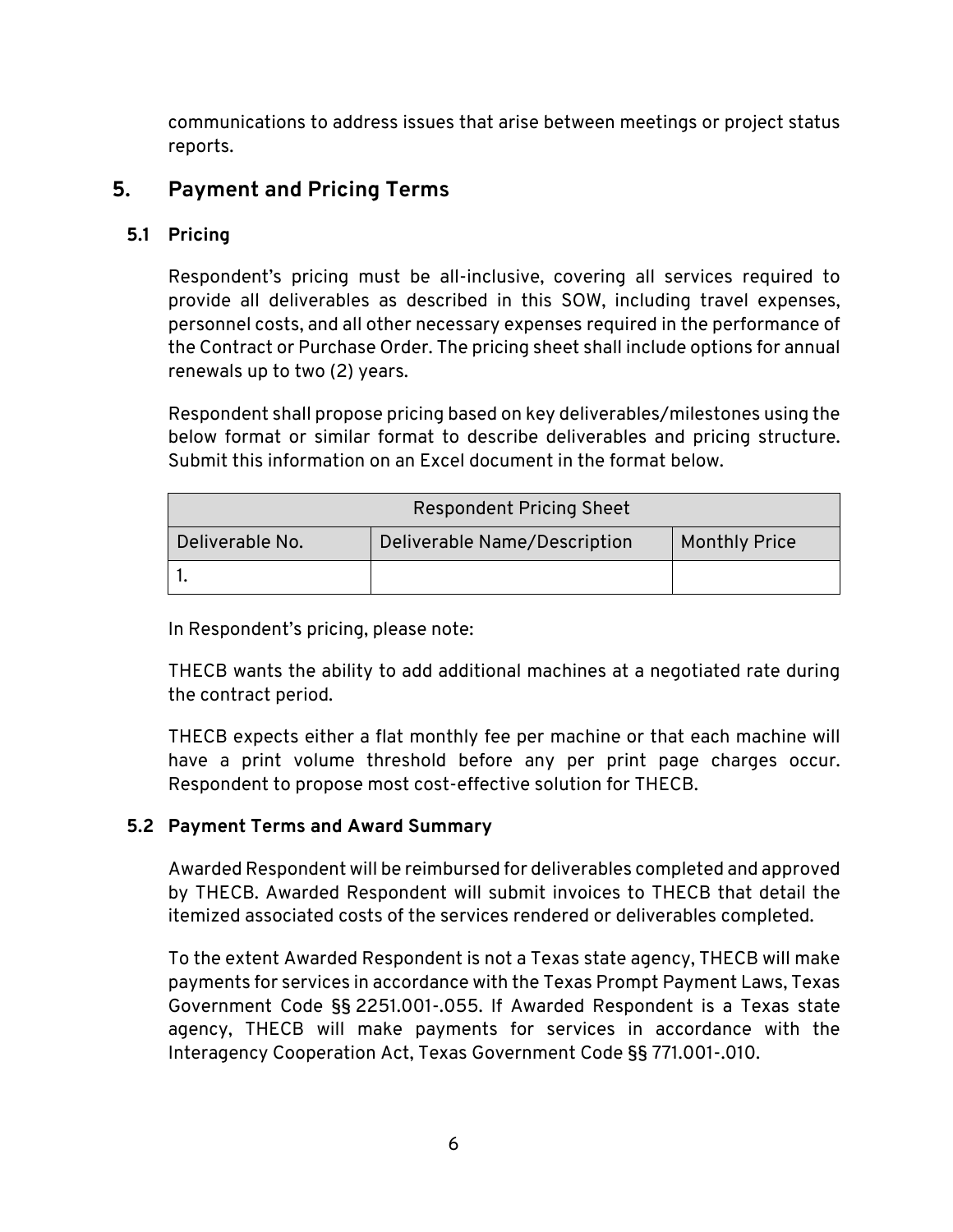Awarded Respondent agrees not to begin or provide any services until issuance of a Contract or Purchase Order by THECB. THECB does not guarantee specific compensation to Awarded Respondent throughout the term of the Contract or Purchase Order. Awarded Respondent is not guaranteed minimum compensation.

THECB will not apply for credit nor will THECB prepay. THECB shall pay, subject to the terms of the Texas Prompt Payment Laws, upon the receipt of a properly submitted invoice after all goods and services have been received and applicable Deliverables have been approved by THECB.

THECB shall award the Contract or Purchase Order to the most qualified Respondent successfully meeting the criteria and conditions as outlined in this SOW.

#### <span id="page-9-0"></span>**5.3 Invoices**

Upon completion of a Deliverable and acceptance by THECB based on the requirements and acceptance criteria set forth in this SOW, Awarded Respondent may submit an invoice to THECB setting forth amounts due in accordance with Terms and Conditions.

Prior to any payment being made, THECB shall certify that the goods and services being invoiced have been received and approved for payment by THECB. Payments will be made in accordance with Section 5.2 above.

#### <span id="page-9-1"></span>**5.4 Payment Instructions**

To receive payment, Awarded Respondent must submit an invoice to [accountspayable@highered.texas.gov](mailto:accountspayable@highered.texas.gov) and the designated THECB Contract manager(s). The invoice must include the following minimum information:

- 1. Respondent's mailing and e-mail (if applicable) address;
- 2. Respondent's telephone number;
- 3. The name and telephone number of a person designated by Respondent to answer questions regarding the invoice;
- 4. THECB's name, agency number (781), and delivery address;
- 5. The THECB purchase order number, if applicable;
- 6. The contract number or other reference number, if applicable;
- 7. A valid Texas identification number (TIN) issued by the comptroller;
- 8. A description of the goods or services, in sufficient detail to identify the order which relates to the invoice;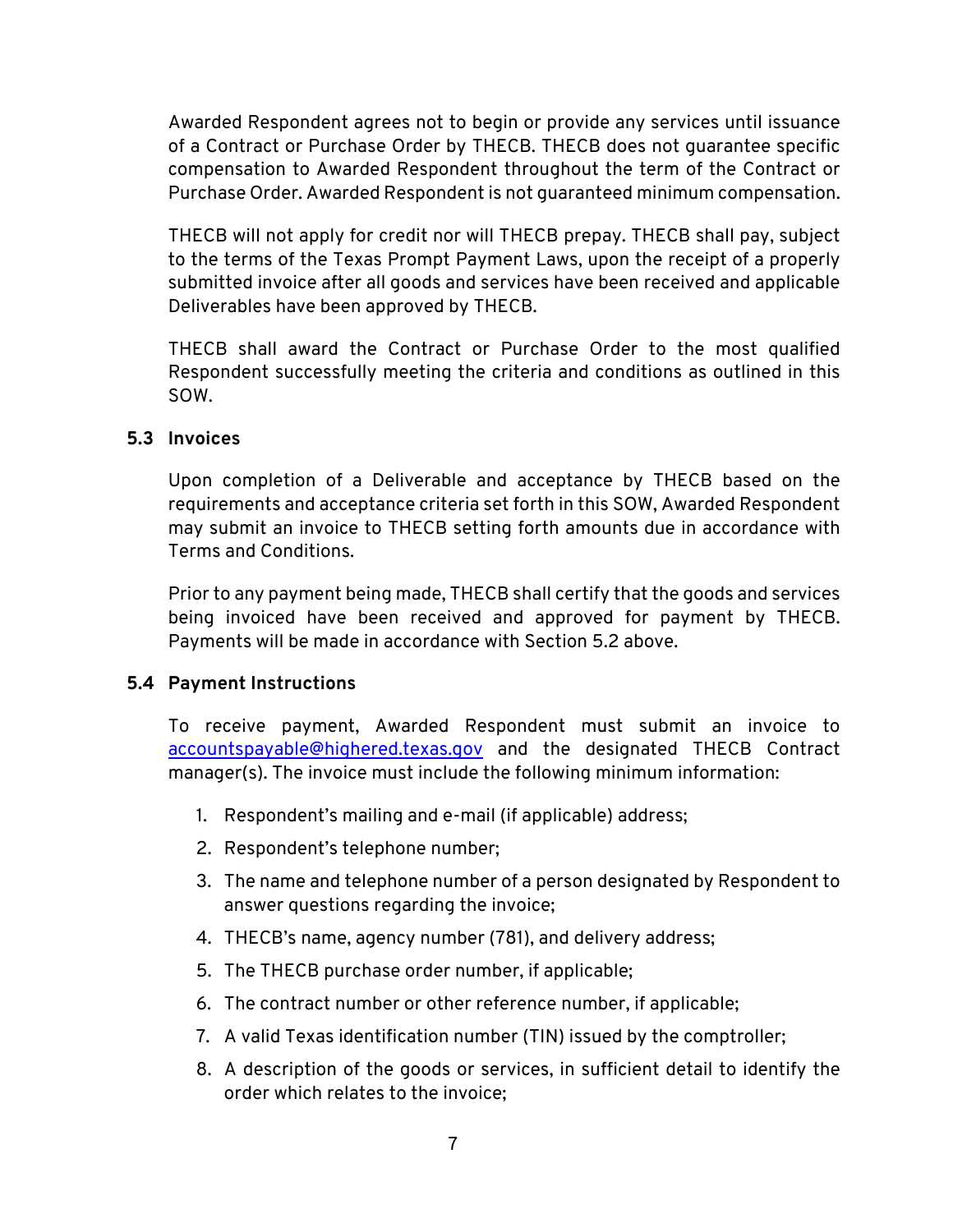- 9. The unit numbers corresponding to the amount of the invoice, if applicable;
- 10. If submitting an invoice after receiving an assignment of a contract, the TIN of the original contractor and the TIN of the successor vendor; and
- 11. Other relevant information supporting and explaining the payment requested.

#### <span id="page-10-0"></span>**6. Contract or Purchase Order Term and Termination**

The Contract or Purchase Order shall commence upon execution of a Contract or Purchase Order by THECB with Awarded Respondent. The initial term of the Contract or Purchase Order shall be for one year with the option for two one-year renewal periods. The term of the Contract or Purchase Order including the optional renewal periods may not exceed three years. To exercise the option to extend the term, THECB will notify Awarded Respondent in writing.

#### <span id="page-10-1"></span>**7. Additional Terms and Conditions**

#### <span id="page-10-2"></span>**7.1 Awarded Respondent Responsibilities**

THECB shall look solely to Awarded Respondent for compliance with all the requirements of this SOW and the resulting Contract or Purchase Order. Awarded Respondent shall be the sole point of Contract responsibility and shall not be relieved of non-compliance of any subcontractor.

Failure to meet service requirements and/or specifications authorizes THECB to procure services of this SOW elsewhere and charge any increased costs for the services, including the cost of re-soliciting, to Awarded Respondent.

#### <span id="page-10-3"></span>**7.2 Confidentiality**

Except as required by applicable law, including but not limited to Texas Government Code Chapter 552, Awarded Respondent, including its employees, agents, board members, and subcontractors, shall not: i) disclose to any thirdparty the business of THECB; (ii) make copies of any Confidential Information; or (iii) use Confidential Information other than solely for the benefit of THECB.

#### <span id="page-10-4"></span>**7.3 Public Information Act Disclosures**

THECB is a government agency subject to the Texas Public Information Act (PIA), Texas Government Code §§ 552.001-.376. The Proposal and other information submitted to THECB by Respondent are subject to release as public information. The Proposal and other submitted information shall be presumed to be subject to disclosure unless a specific exception applies to disclosure under the PIA. **If it is**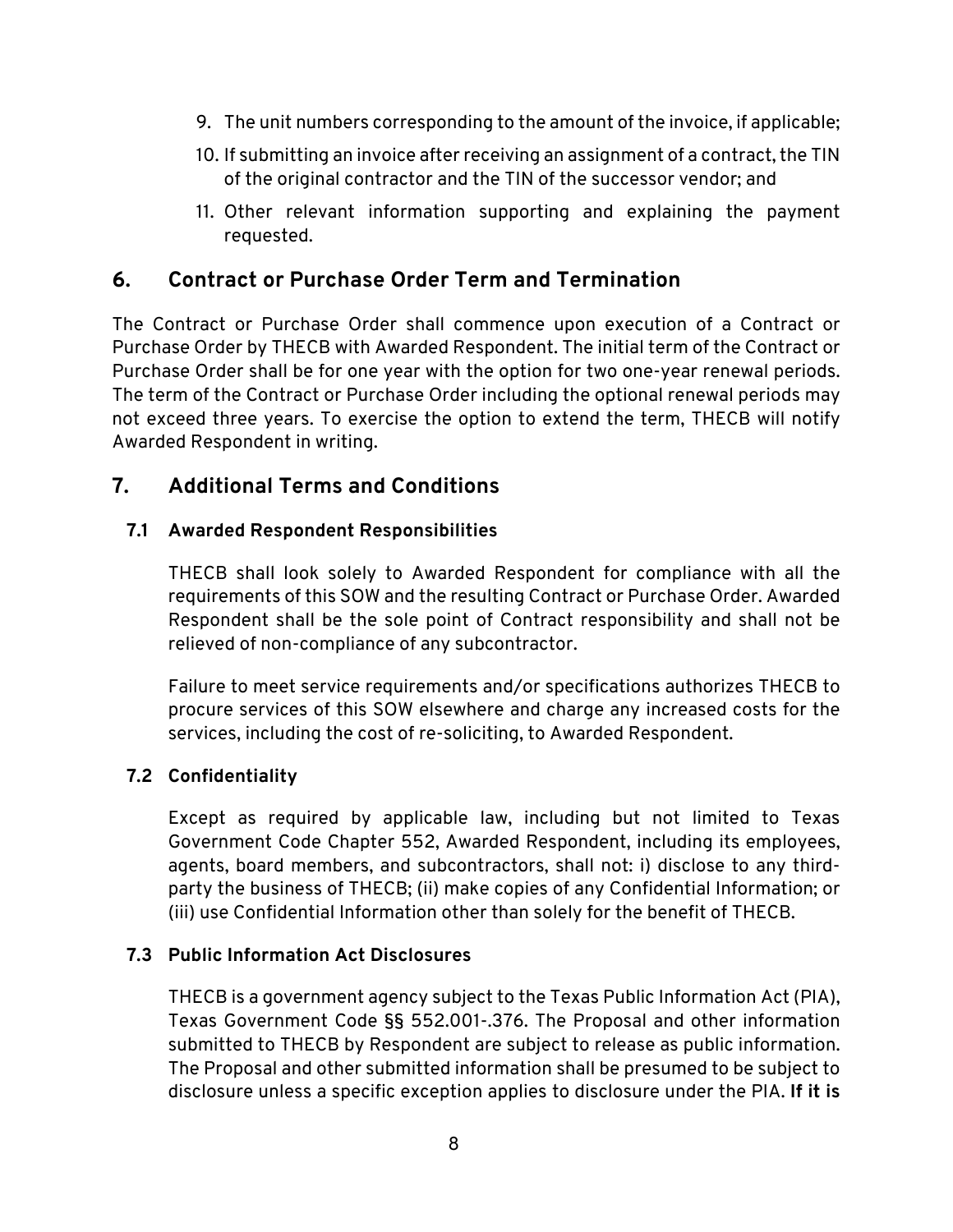**necessary for Respondent to include proprietary or otherwise confidential information in its Proposal or other submitted information, Respondent must clearly label that proprietary or confidential information and identify the specific PIA exception that applies to disclosure**. **Merely making a blanket claim that the entire Proposal is protected from disclosure because it contains some proprietary information is not acceptable and shall make the entire Proposal subject to release under the PIA**.

In order to trigger the process of seeking an Attorney General Opinion on the release of proprietary or confidential information, the specific provisions of the Proposal that are considered by Respondent to be proprietary or confidential must be clearly labeled as described above. Any information which is not clearly identified as proprietary or confidential shall be deemed to be subject to disclosure pursuant to the PIA. Respondent is required to make any information created or exchanged with the state pursuant to the solicitation or contract, and not otherwise excepted from disclosure under the PIA, available in a format that is accessible by the public at no additional charge to the state.

Respondent, by submitting a Proposal, shall thereby be irrevocably deemed to have fully indemnified and agreed to defend THECB from any claim of infringement in the intellectual rights of Respondent or any third party for any materials appearing in the Proposal.

#### <span id="page-11-0"></span>**7.4 FERPA Confidentiality and Data Governance Provisions**

*FERPA.* Awarded Respondent agrees to comply with the Family Educational Rights and Privacy Act, 20 U.S.C. § 1232g, and the implementing federal regulations, 34 C.F.R. Part 99, 1; the Children's Online Privacy Protection Act (COPPA); and Individuals with Disabilities Education Act (IDEA). Awarded Respondent agrees to protect with reasonable data security procedures any confidential student information it receives or accesses that could make a student's identity traceable.

It is further understood and agreed that Awarded Respondent shall not be required to access student level or any other FERPA confidential data in order to provide the services required under this SOW, and THECB agrees not to knowingly provide Awarded Respondent with access to such information. Awarded Respondent shall not knowingly view, access, acquire, transfer, copy, or otherwise reproduce any student level or other FERPA confidential data.

*Data Security.* Awarded Respondent warrants that it has a sound data security program, that, at a minimum, meets industry standards, which protects both data at rest and data in transmission. Awarded Respondent shall ensure that proper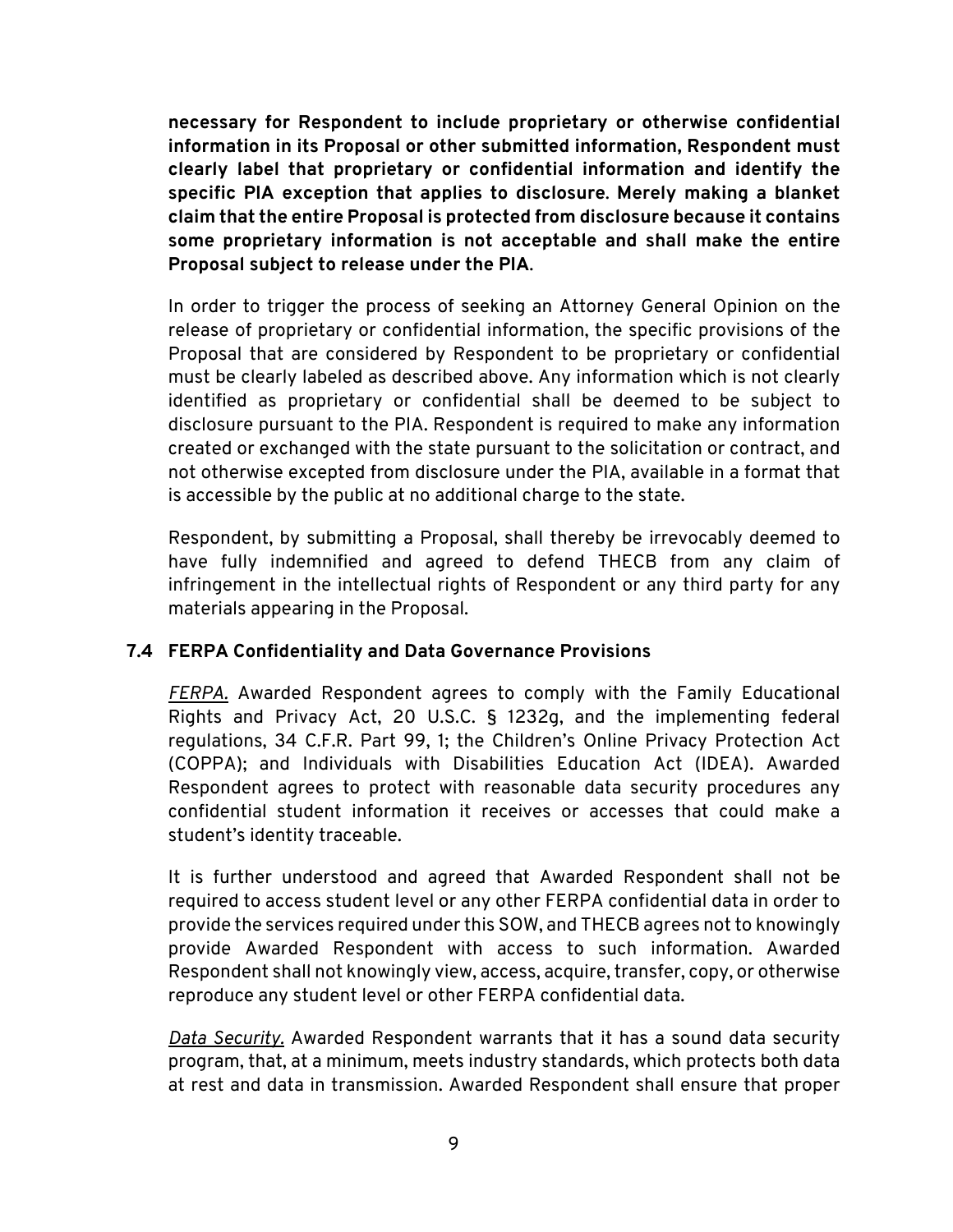information security controls are in place and shall comply with all requirements and security protocols found in Title 1, Texas Administrative Code, Chapter 202, Texas Cybersecurity Framework Standards, and other applicable laws, including FERPA. Awarded Respondent shall notify THECB of any data breach involving education records, personally identifiable information (PII), or any other confidential or sensitive information *not later than twenty-four (24) hours after discovery of a security incident that may constitute a data breach*.

Awarded Respondent shall immediately mitigate any such breach and ensure that any disrupted services are timely and without delay, brought back into service. Awarded Respondent shall be responsible for any data breach notifications and damages that are required by state or federal law and shall coordinate such notification with THECB. This section shall survive termination of the agreement.

*Cloud Computing/TX RAMP.* Respondent represents and warrants that it has demonstrated compliance with the requirements of the Cloud Computing State Risk and Authorization Management Program found in Texas Government Code § 2054.0593. (*See also* [https://dir.texas.gov/texas-risk-and-authorization](https://dir.texas.gov/texas-risk-and-authorization-management-program-tx-ramp)[management-program-tx-ramp.](https://dir.texas.gov/texas-risk-and-authorization-management-program-tx-ramp)) Respondent further agrees to maintain program compliance and certification throughout the term of the engagement with THECB.

Pursuant to Texas Government Code § 2054.138, to the extent that Awarded Respondent is authorized to access, transmit, use, or store THECB data, Awarded Respondent agrees to meet all security controls that THECB determines are proportionate with THECB's risk under the purchase order based on the sensitivity of the THECB data.

#### <span id="page-12-0"></span>**7.5 Technical Documents**

All technical documents developed or procured by Awarded Respondent shall not be proprietary in nature, such that THECB is limited in the use of such documents. If any such documents are proprietary, including training materials, Awarded Respondent must identify such documents and provide THECB with any technical support and training for use of such documents, prior to the transfer of such documents to THECB.

#### <span id="page-12-1"></span>**7.6 Cybersecurity Awareness Training**

Contractor represents and warrants that it will comply with the requirements of Texas Government Code § 2054.5192 relating to cybersecurity training and required verification of completion of the training program.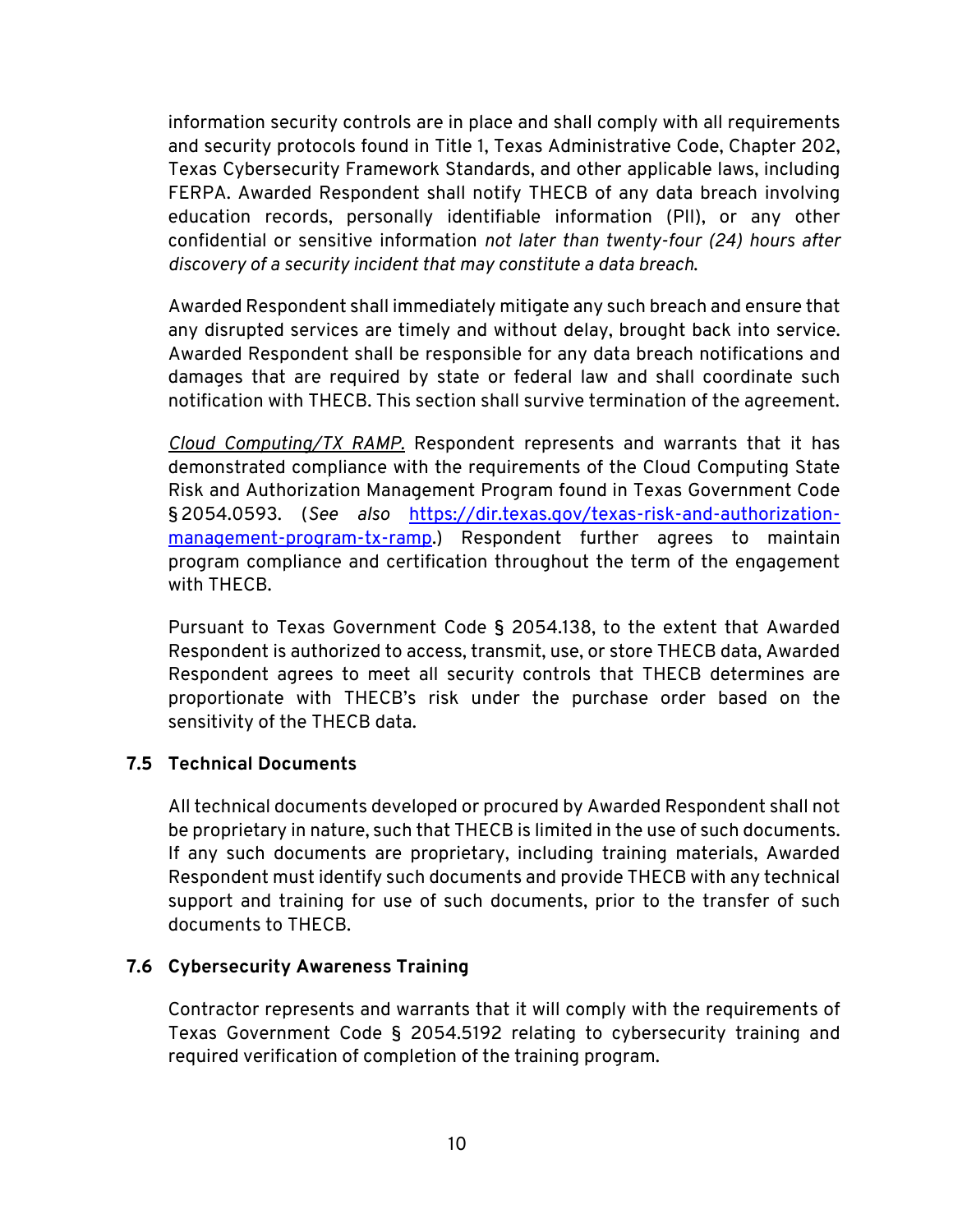#### <span id="page-13-0"></span>**8. Schedule of Events**

#### <span id="page-13-1"></span>**8.1 Calendar of Events**

The solicitation process for this SOW will proceed according to the schedule below. THECB reserves the right to revise this schedule or any portion of this SOW by published addendum on THECB's website.

| <b>EVENT</b>                             | <b>DEADLINE</b>                 |
|------------------------------------------|---------------------------------|
| Publication of SOW on THECB's Website    | May 24, 2022                    |
| Last Day to Submit Written Questions     | June 3, 2022, by 11:30 p.m. CT  |
| THECB's Response to Written Questions    | June 10, 2022                   |
| Proposal Due Date and Time               | June 23, 2022, by 11:30 p.m. CT |
| Post-Proposal Presentations, if Required | To be Determined                |
| <b>Anticipated Contract Start Date</b>   | September 1, 2022               |

THECB will only accept written questions and requests for clarification via email to the Point of Contact listed below. THECB will post responses to written questions on the THECB website.

#### <span id="page-13-2"></span>**8.2 Point of Contact**

Respondents shall direct all inquiries, written questions, requests for clarification, and communications concerning this SOW to the Point of Contact listed below. Inquiries and comments must reference SOW No. 781-2-26969.

Jacqueline Boilard Office of General Counsel Texas Higher Education Coordinating Board [eBids@highered.texas.gov](mailto:eBids@highered.texas.gov)

Please Note: Ms. Boilard is the only THECB point of contact. Contact or attempted contact with other THECB employees, including Commissioners and their staff, may result in a Respondent's immediate disqualification.

All THECB responses must be in writing to be binding. Any information THECB deems to be important and of general interest or which modifies requirements of the SOW shall be provided in the form of an addendum to the SOW on THECB's website.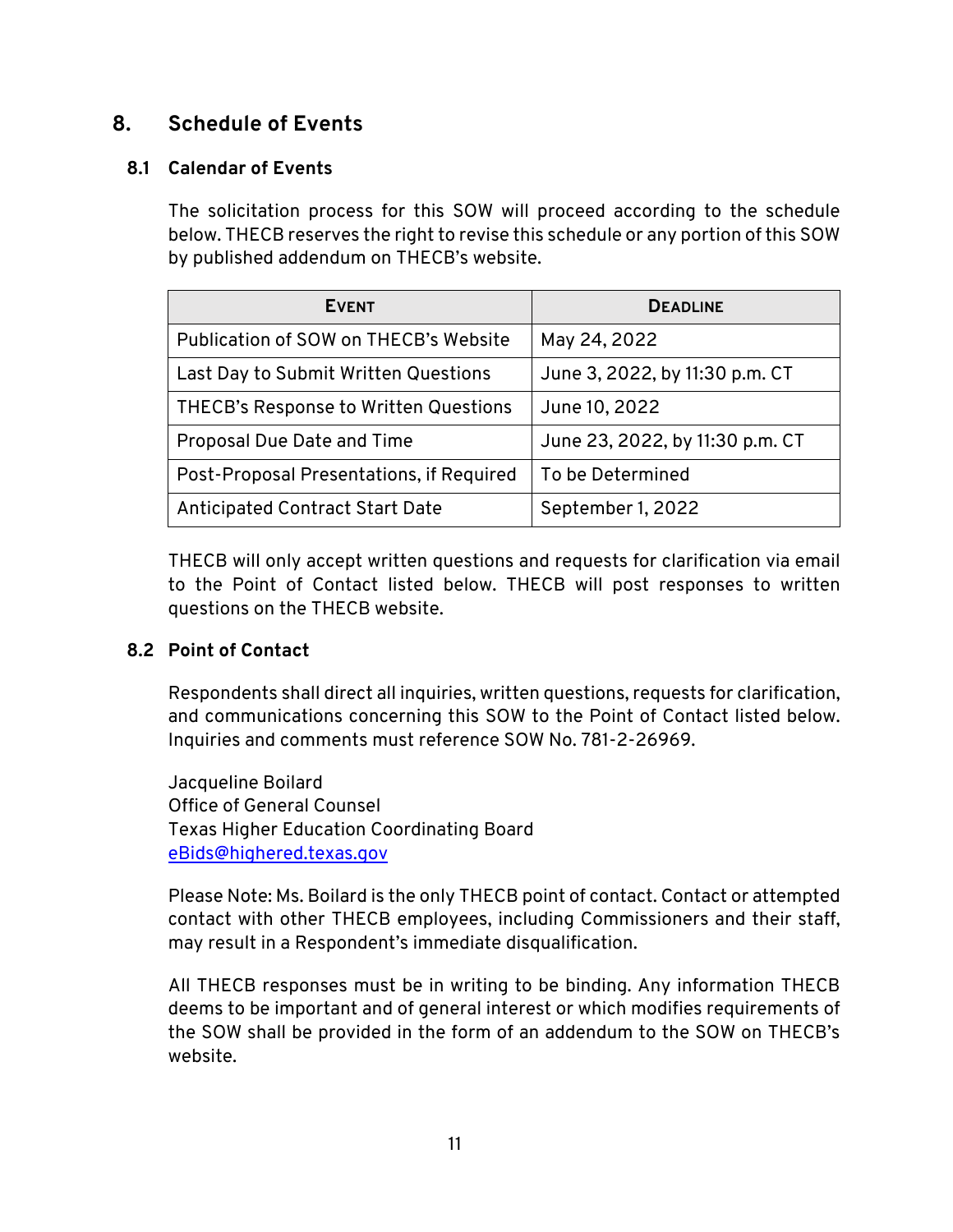#### <span id="page-14-0"></span>**9. Proposal Format and Content (Required)**

#### <span id="page-14-1"></span>**9.1 SOW Attachments**

This SOW also includes the following attachment, which is posted on THECB's website:

Attachment A: Conflict of Interest Disclosure Statement (Required)

If Respondent does not have any known or potential conflict of interest, the proposal should include such a statement. *Failure to provide either a statement on potential conflicts of interest or a statement that no potential conflicts exist shall automatically disqualify the Respondent.*

#### <span id="page-14-2"></span>**9.2 Organization of the Proposal for Submission**

Proposals must be submitted to the Point of Contact by an authorized representative via email to [eBids@highered.texas.gov](mailto:eBids@highered.texas.gov) and received by THECB prior to the deadline. The subject line of the email shall be entitled "Proposal Submitted for SOW No. 781-2-26969, Managed Print Services." THECB recommends a limit of 75 MB for each attachment.

Proposals must include all required attachments in the order outlined below and be in the format described herein. THECB will not accept attachments received after the proposal deadline. Failure to submit all required information shall make the Proposal nonresponsive and thus disqualified from consideration.

Respondents are solely responsible for thoroughly understanding this SOW and its attachment. Any questions concerning this SOW should be directed to the Point of Contact by the Deadline for Submitting Questions identified in Section 8.1.

Respondents are cautioned to pay particular attention to the clarity and completeness of their Proposal. Respondents are solely responsible for their Proposal and all documentation submitted. Respondent's Proposal shall be as precise, accurate, and succinct as possible. Respondent shall provide detailed descriptions of how it will fulfill each requirement. The clarity and completeness of a Proposal may be considered by THECB evaluators.

No mailed, hand-delivered, or faxed Proposals will be accepted.

Respondent shall submit four files, one Excel file and three files in Portable Document Format (PDF) as noted below.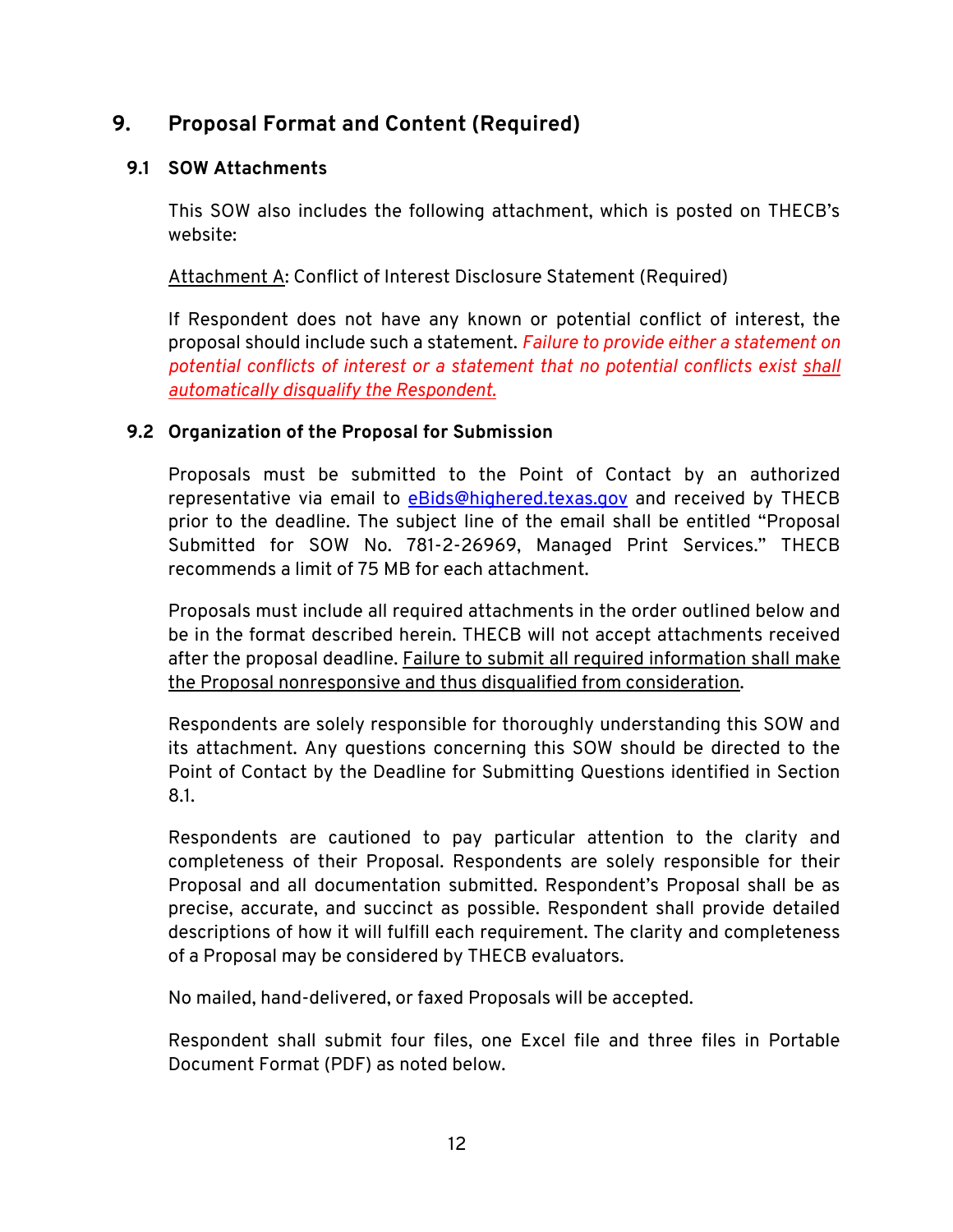- The Excel document shall contain the pricing as described in Section 5.1.
- The first PDF shall contain responses to the following in this order:
	- 1. Minimum Eligibility Requirements under Section 2. and all subsections of Section 2.
	- 2. Scope of Work under Section 3. and all subsections of Section 3.
	- 3. Respondent shall provide a timetable that demonstrate its ability to timely complete the project.
	- 4. Respondent shall provide at least three references, including contact information. THECB prefers references from clients for whom Respondent has performed similar work, including other state agencies. Do not use THECB or any individuals employed by THECB as a reference.
- The second PDF shall contain the following:
	- 1. Transmittal Letter: Respondent shall provide a Transmittal Letter addressed to the Point of Contact that identifies the person or entity submitting the Proposal and includes a commitment by that person or entity to provide the services required by THECB through this SOW.

The Transmittal Letter must be signed by a person legally authorized to bind Respondent. The letter must specifically identify that the Proposal is in reference to SOW No. 781-2-26969 – Managed Print Services.

#### The Transmittal Letter must include the following language:

- "The Proposal enclosed is binding and valid at the discretion of THECB."
- "The enclosed Proposal is good for ninety (90) days."
- **Regarding Terms and Conditions Acceptance/Exceptions** 
	- o *"Full acceptance of the terms and conditions described in this Statement of Work;"* or
	- o *Provide a list of exceptions to the terms and conditions in Respondent's Transmittal Letter.* Any exceptions to this SOW must be specifically noted in the letter. If Respondent takes any exceptions to any provision of this SOW, these exceptions must be specifically and clearly identified by Section and Respondent's proposed alternative must also be provided. Please note as an agency of the state of Texas, THECB is bound to comply with all applicable state and federal procurement and contract laws.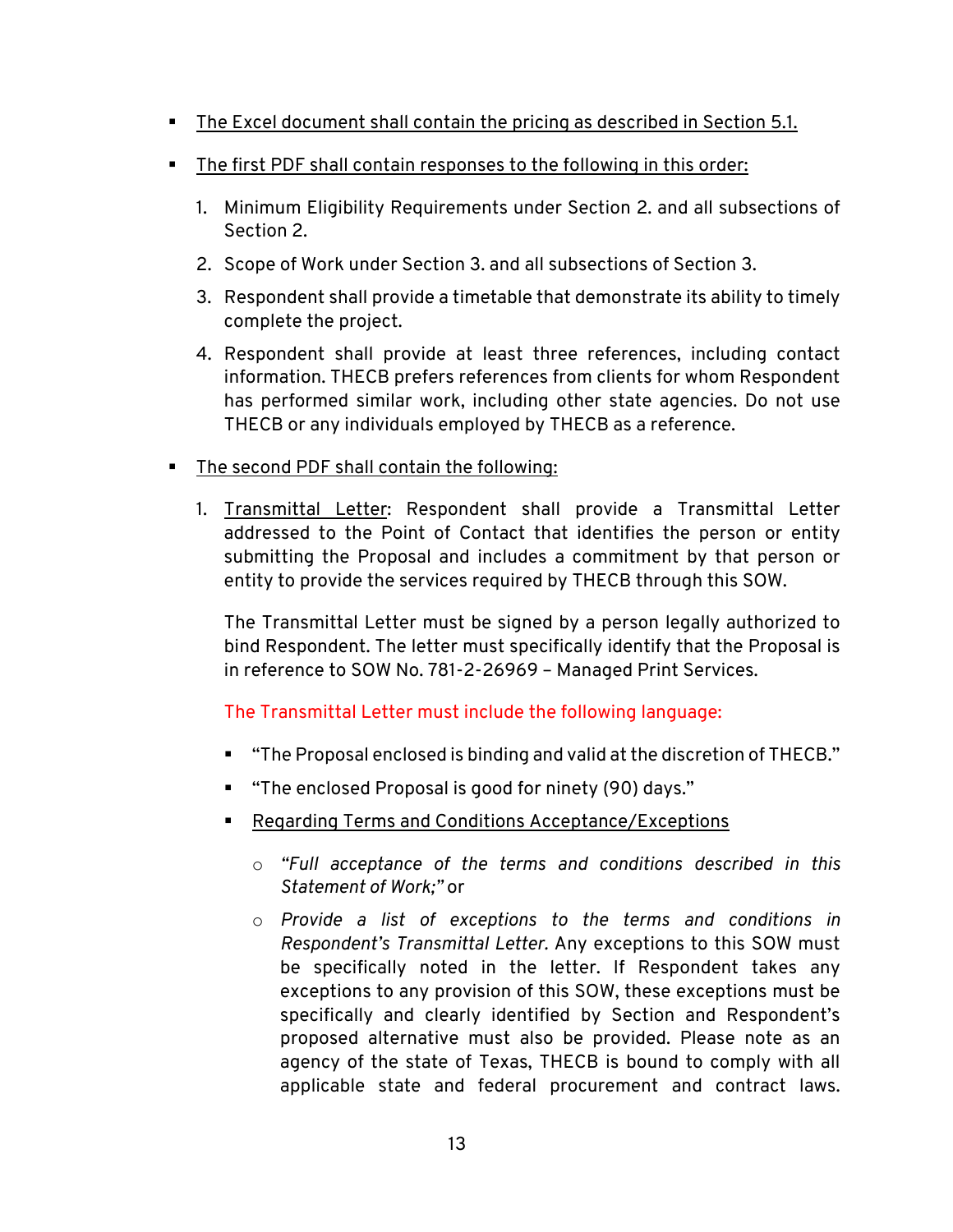Exceptions to required terms and conditions may disqualify the Proposal from further consideration. Respondent cannot take a "blanket exception" to the entire SOW. If any Respondent takes a "blanket exception" to this entire SOW or does not provide proposed alternative language, the Proposal may be disqualified from further consideration.

Any terms and conditions attached to a Proposal will not be considered unless specifically referred to in this SOW and Respondent's attachment of such terms and conditions to a Proposal may disqualify the Proposal.

Respondents are strongly encouraged to submit written questions during the inquiry period regarding any terms and conditions of this SOW.

The Proposal shall include all information required in this SOW. Respondent is solely responsible for thoroughly understanding the SOW and its attachment. Questions should be directed to the Point of Contact by the Deadline for Submitting Questions. Respondent is solely responsible for its Proposal and all documentation submitted.

#### 2. Attachment A: Conflict of Interest Disclosure Statement

The Conflict of Interest Disclosure Statement is required and must be attested to by an unsworn declaration. Respondents shall be neutral and impartial and not advocate specific positions to THECB. Respondents shall identify the extent, nature, and length of these relationships or engagements. Entities having a conflict of interest, as determined by THECB, will not be eligible for contract award.

If a Respondent does not have any known or potential conflict of interest, the Proposal should include such a statement. **Failure to provide either a statement on potential conflicts of interest or a statement that no potential conflicts exist shall automatically disqualify Respondent.**

This Conflict of Interest Disclosure Statement shall be signed by the highest-ranking officer of Respondent's entity having responsibility for vetting corporate conflicts of interest, e.g., a corporate Executive Vice President rather than the head of an operating or regional unit of the firm.

THECB will determine whether a conflict of interest or the perception of a conflict of interest exists from the perspective of a reasonable person uninvolved in the matters covered by the resulting contract or purchase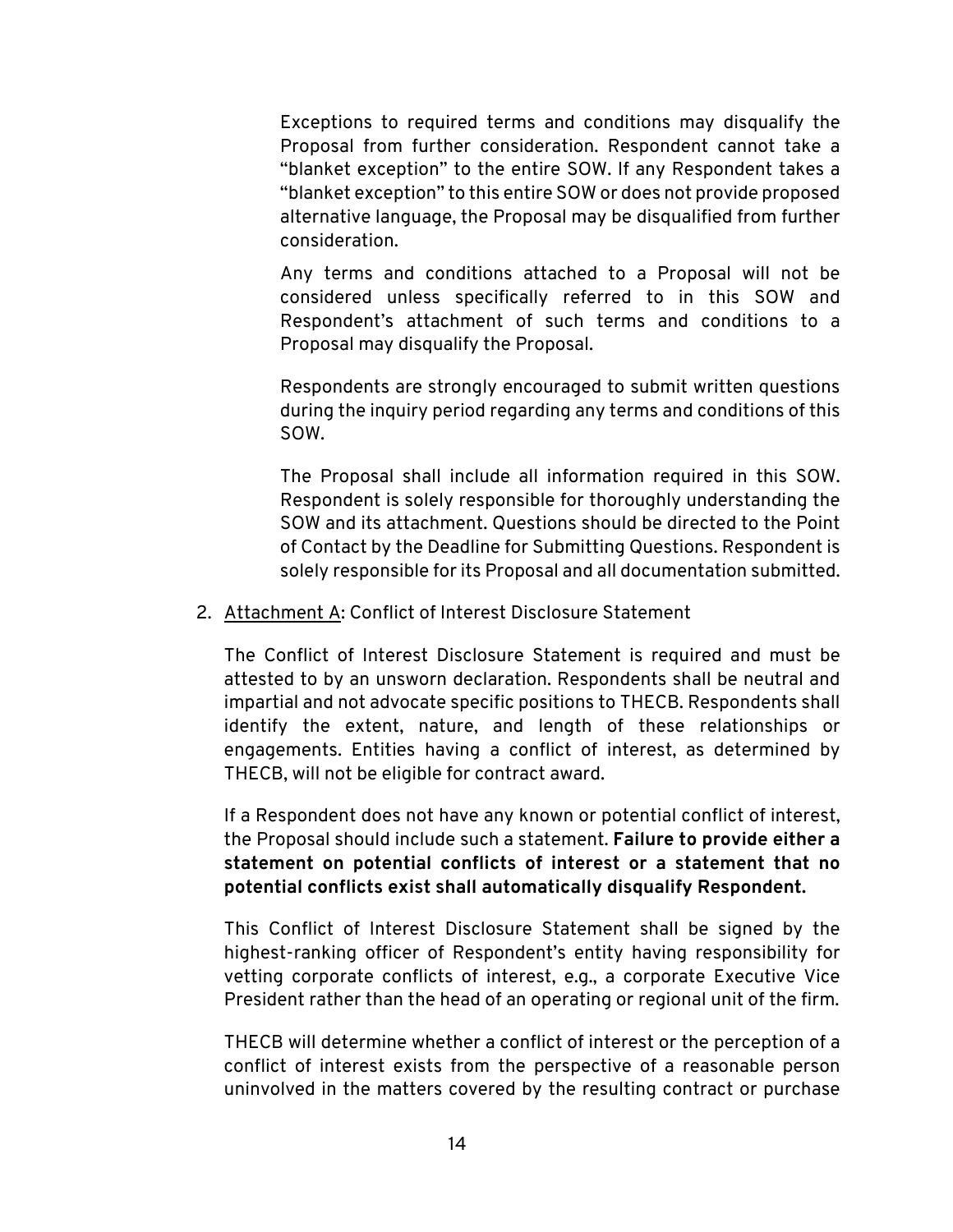order. THECB is the sole arbiter of whether a conflict or the appearance of a conflict of interest exists.

THECB encourages Respondents to provide complete disclosure of matters that might be considered a conflict of interest. Completeness of disclosure may be a factor in evaluating Proposals.

Each Respondent must also address how it intends to ensure that no interest arising or potentially arising as a result of its activities or those of its parent, affiliate, or other related entity shall conflict with Respondent's duty should it be selected to provide these services.

THECB may not enter a contract with a person it has employed within the past twelve (12) months. Persons who have been employed by THECB or by another state agency in Texas more than twelve (12) months but fewer than twenty-four (24) months ago shall disclose in the Proposal the nature of previous employment with the state agency and the date the employment ended.

NOTE: THECB, as a state agency, is prevented by the Texas Constitution from indemnifying a Respondent. Respondent is discouraged from including a term in its Proposal that requires THECB to indemnify it. Such a term may result in the Proposal being deemed nonresponsive.

The third PDF shall be a copy of Respondent's current DIR contract.

#### <span id="page-17-0"></span>**9.3 Additional Considerations**

- All written deliverables must be phrased in terms and language that can be easily understood by non-technical personnel (e.g., laypersons without subject matter expertise).
- All items of this agreement shall be done in accordance with Awarded Respondent Responsibilities.
- THECB may request oral presentations.

#### <span id="page-17-1"></span>**10. Proposal Evaluation Criteria**

THECB will review and score Proposals according to the Evaluation Criteria outlined in the table below. The relative weight of each criterion is indicated in the right-hand column.